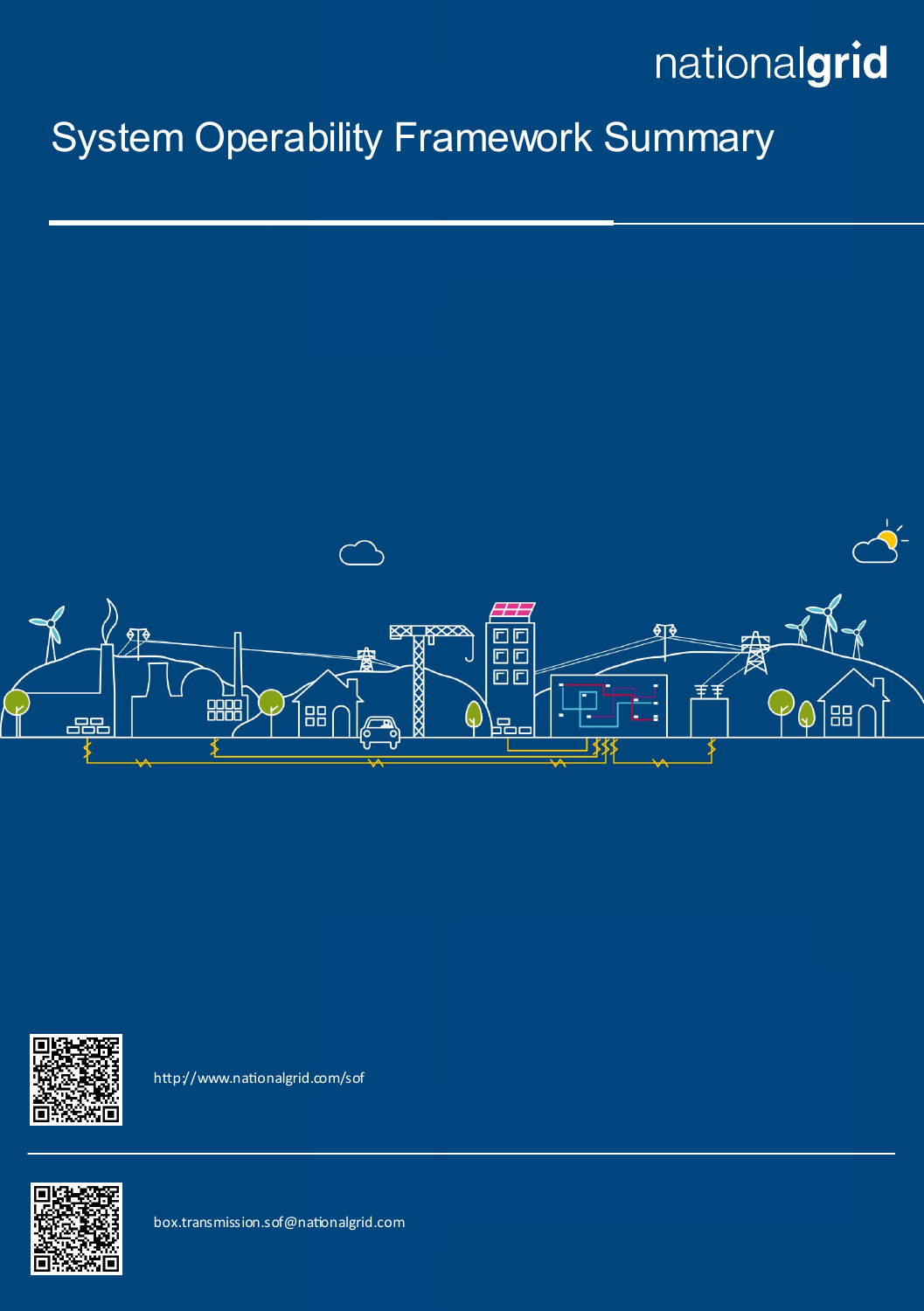### **SOF Development Process**

The System Operability Framework (SOF) 2015 outlines how the future operability of the electricity transmission system is expected to change in response to the impact of developments outlined in the Future Energy Scenarios (FES) 2015. It also highlights the new opportunities for developing more innovative solutions and services to enhance the operability of the power networks in Great **Britain** 

### **Future Energy Scenarios**



#### **Changes in the Energy Landscape**

- Changes in the generation mix
- Embedded generation growth
- Demand side developments
- Increased interconnection

**Performance Requirements** 



**A Secure and Operable System** 

- Maintain an operable system and voltage limits
- **Minimise system**
- **Facilitate the** energy market

**Operational Challenges** 



#### **System Inertia** and Strength

- Significant inertia and strength reductions
- Requirements for primary response
- **Managing RoCoF**
- Protection
- Power quality

### **Solutions and Opportunities**



#### **Development of a Smarter Grid**

- Operation of plant and network under low load condition
- Rapid response
- **Demand side** management
- System wide control capability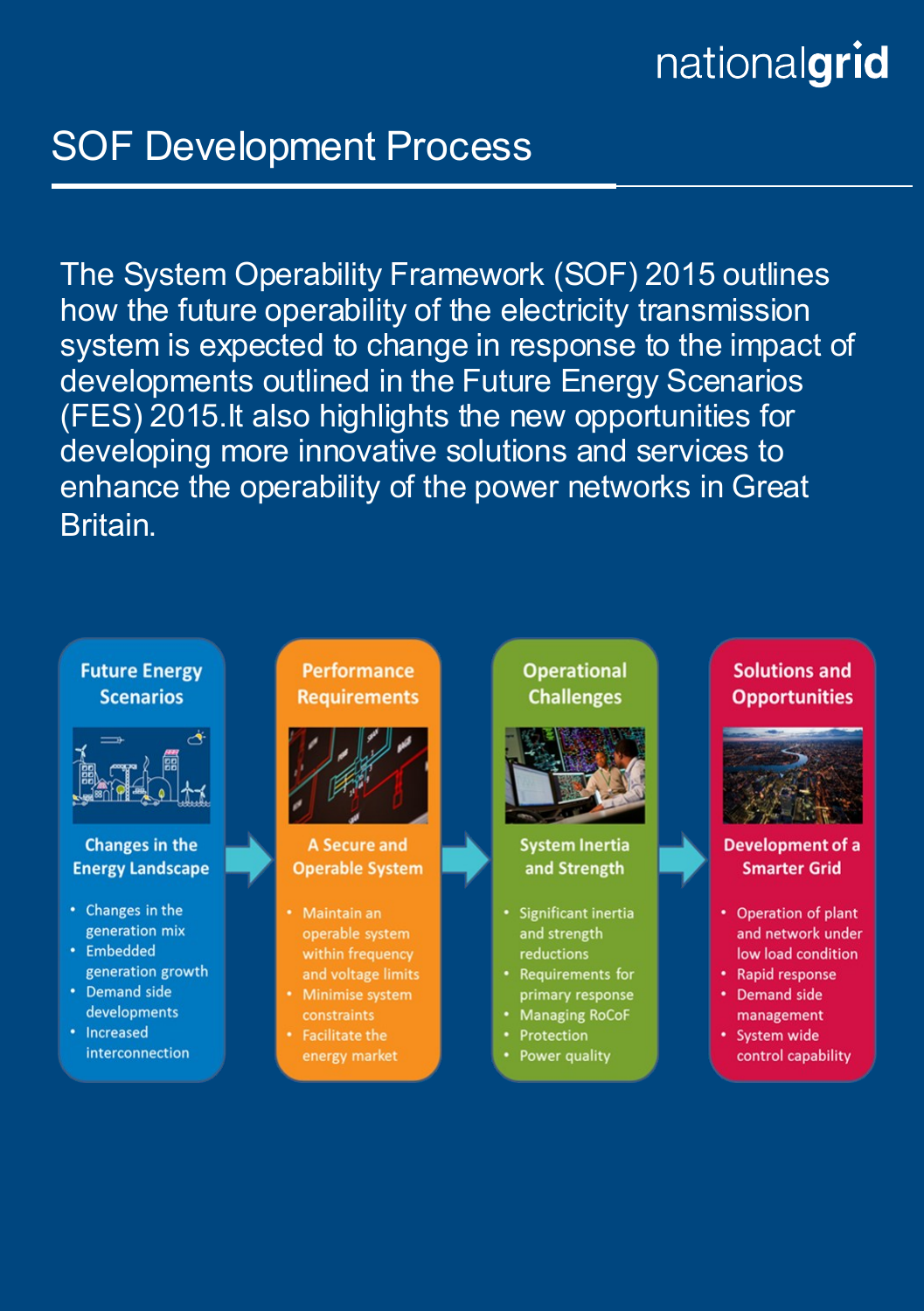|                                      |                                                                                                                                                                                    | <b>SOF 2015 Topics</b>                                                                                                                                                                                                                                                                                                                                                                                                                                                    |
|--------------------------------------|------------------------------------------------------------------------------------------------------------------------------------------------------------------------------------|---------------------------------------------------------------------------------------------------------------------------------------------------------------------------------------------------------------------------------------------------------------------------------------------------------------------------------------------------------------------------------------------------------------------------------------------------------------------------|
| Topic                                | Assessment                                                                                                                                                                         | Impact                                                                                                                                                                                                                                                                                                                                                                                                                                                                    |
| System<br>Inertia                    | of Change of Frequency (RoCoF)<br>hole System Minimum Inertia<br><b>Frequency Containment</b><br>Rate                                                                              | Decreasing whole system minimum inertia in future years<br>Trip of embedded generation protected by RoCoF relays<br>Increase in volume of response required                                                                                                                                                                                                                                                                                                               |
| Strength and<br>Resilience<br>System | <b>LCC HVDC Commutation Failure</b><br>stem Emergency Restoration<br>Voltage Management<br><b>Demand Control</b><br>Power Quality<br><b>Voltage Dips</b><br>Protection<br>$\delta$ | Widespread voltage dips and disconnection of embedded generation<br>Voltage containment and need for additional reactive compensation<br>Reduction in effectiveness of demand reduction by voltage control<br>Reduction in black start plant and system restoration challenges<br>Inability to operate LCC HVDC links in weak network conditions<br>Difficulty detecting and clearing faults on weaker networks<br>Power quality issues and need for additional filtering |
| Generation<br>Embedded               | requency Demand Disconnection<br>ve Network Management (ANM)<br>Regional System Stability<br>Demand Forecasting<br>Low F<br>Activ                                                  | Increased demand forecasting error and increase in balancing actions<br>Stability issues associated with increase in embedded generation<br>Risk of cascade loss of generation should LFDD relays operate<br>Uncoordinated TSO/DSO actions in constraint management                                                                                                                                                                                                       |
| Technology<br>New                    | ub-Synchronous Resonance<br>Demand Side Technologies<br><b>Control System Interaction</b><br><b>New Nuclear Capability</b><br>Ø                                                    | Changes in demand profile and impact of demand side technologies<br>System flexibility and the impact of frequency response derogation<br>Oscillations arising from uncoordinated control systems<br>Resonance issues and torsional shaft interaction                                                                                                                                                                                                                     |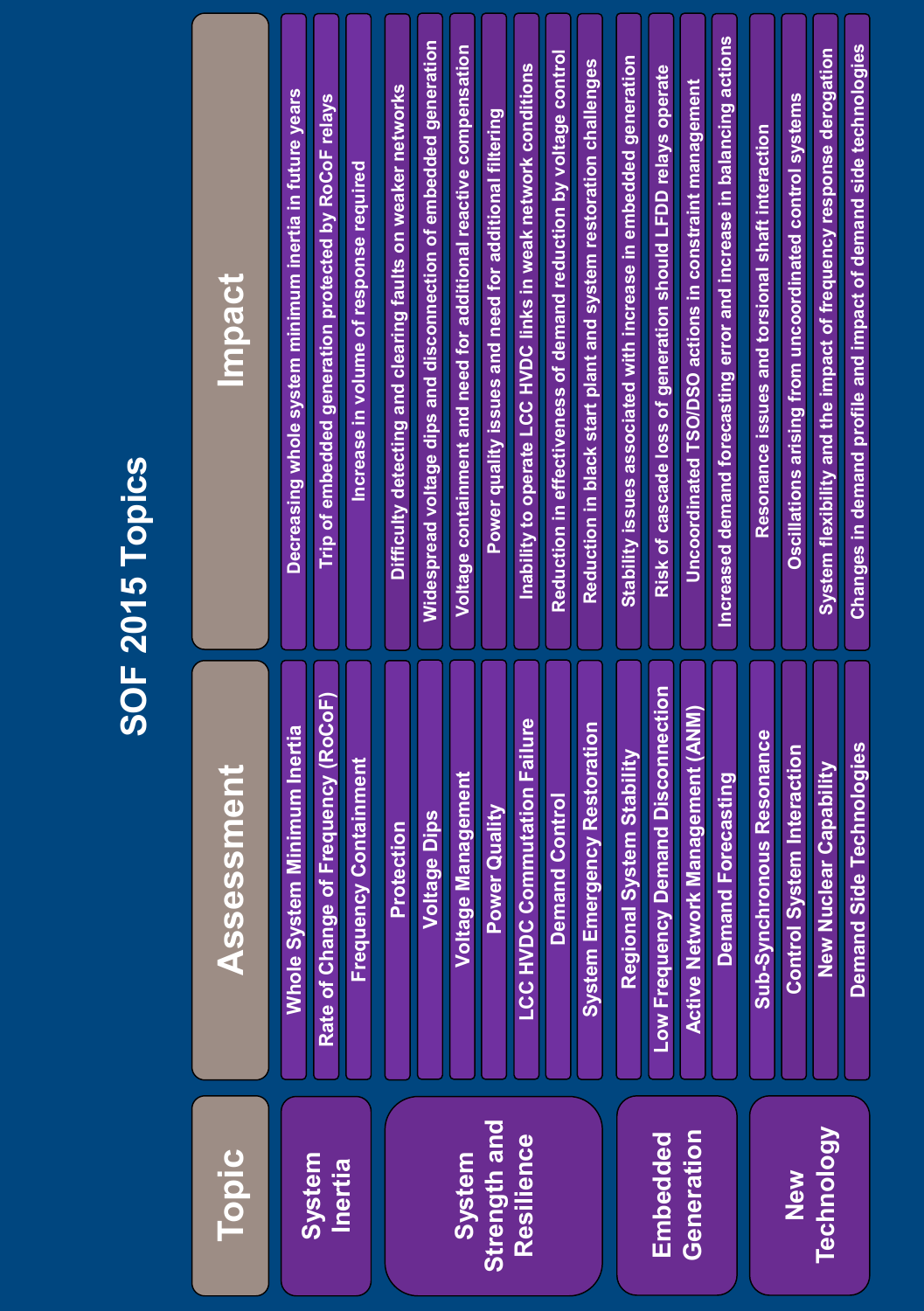In SOF 2015, we have gathered the recommendations and potential solutions that were identified in individual topic assessments. Based on the timeline of operability challenges, a holistic strategy for the development of new services and capabilities is proposed. In doing so, we have attempted to consider the technology readiness, the necessary coordination required, and the potential capabilities which can be provided by a given technology or service.



### Timeline of SOF Challenges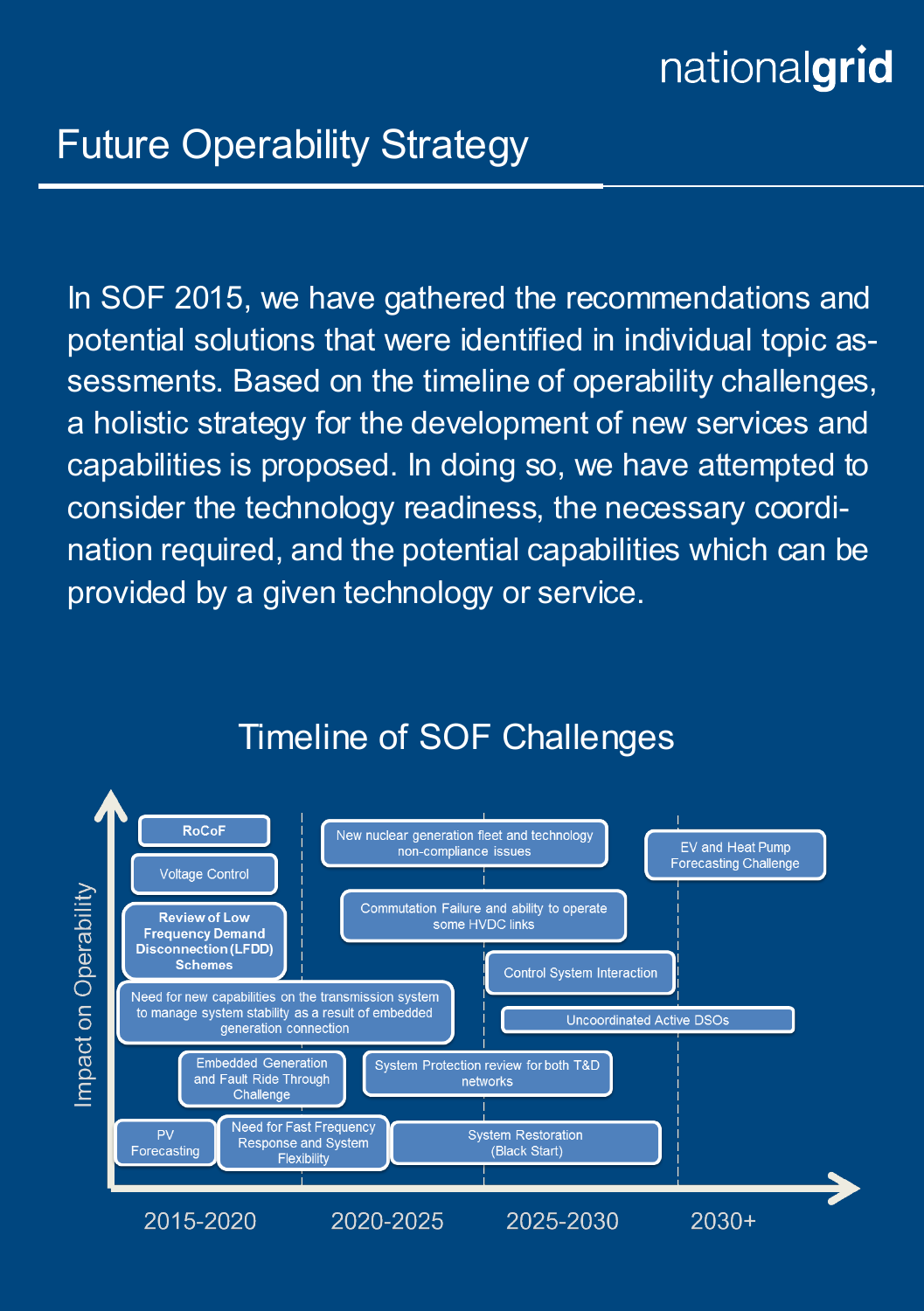| Non-<br>Service<br>Based<br>Actions | Changes to various<br>industry codes and<br>standards           |                            |                         |                       |                                    |                                     |                                          |                                     |
|-------------------------------------|-----------------------------------------------------------------|----------------------------|-------------------------|-----------------------|------------------------------------|-------------------------------------|------------------------------------------|-------------------------------------|
|                                     | New service from<br>Non-Synchronous<br>Generation               |                            |                         |                       |                                    |                                     |                                          |                                     |
|                                     | <b>Distribution System</b><br>Operator (DSO)<br><b>Services</b> |                            |                         |                       |                                    |                                     |                                          |                                     |
| New Operability Service             | Support from<br>Embedded<br>Generation                          |                            |                         |                       |                                    |                                     |                                          |                                     |
|                                     | Synchronous<br>Compensator                                      |                            |                         |                       |                                    |                                     |                                          |                                     |
|                                     | Interconnector<br><b>Services</b>                               |                            |                         |                       |                                    |                                     |                                          |                                     |
|                                     | <b>Flexible Non-</b><br>Synchronous<br>Generation               |                            |                         |                       |                                    |                                     |                                          |                                     |
|                                     | Flexible<br>Synchronous<br>Generation                           |                            |                         |                       |                                    |                                     |                                          |                                     |
|                                     | <b>Energy Storage</b>                                           |                            |                         |                       |                                    |                                     |                                          |                                     |
|                                     | <b>Demand Side</b><br><b>Services</b>                           |                            |                         |                       |                                    |                                     |                                          |                                     |
| <b>Operability Area</b>             |                                                                 | <b>RoCoF</b><br>Management | Frequency<br>Management | Voltage<br>Management | Effectiveness<br>Protection System | Capability<br>System<br>Restoration | Disconnection<br>Demand<br>Low Frequency | <b>HVDC links</b><br>Commutation of |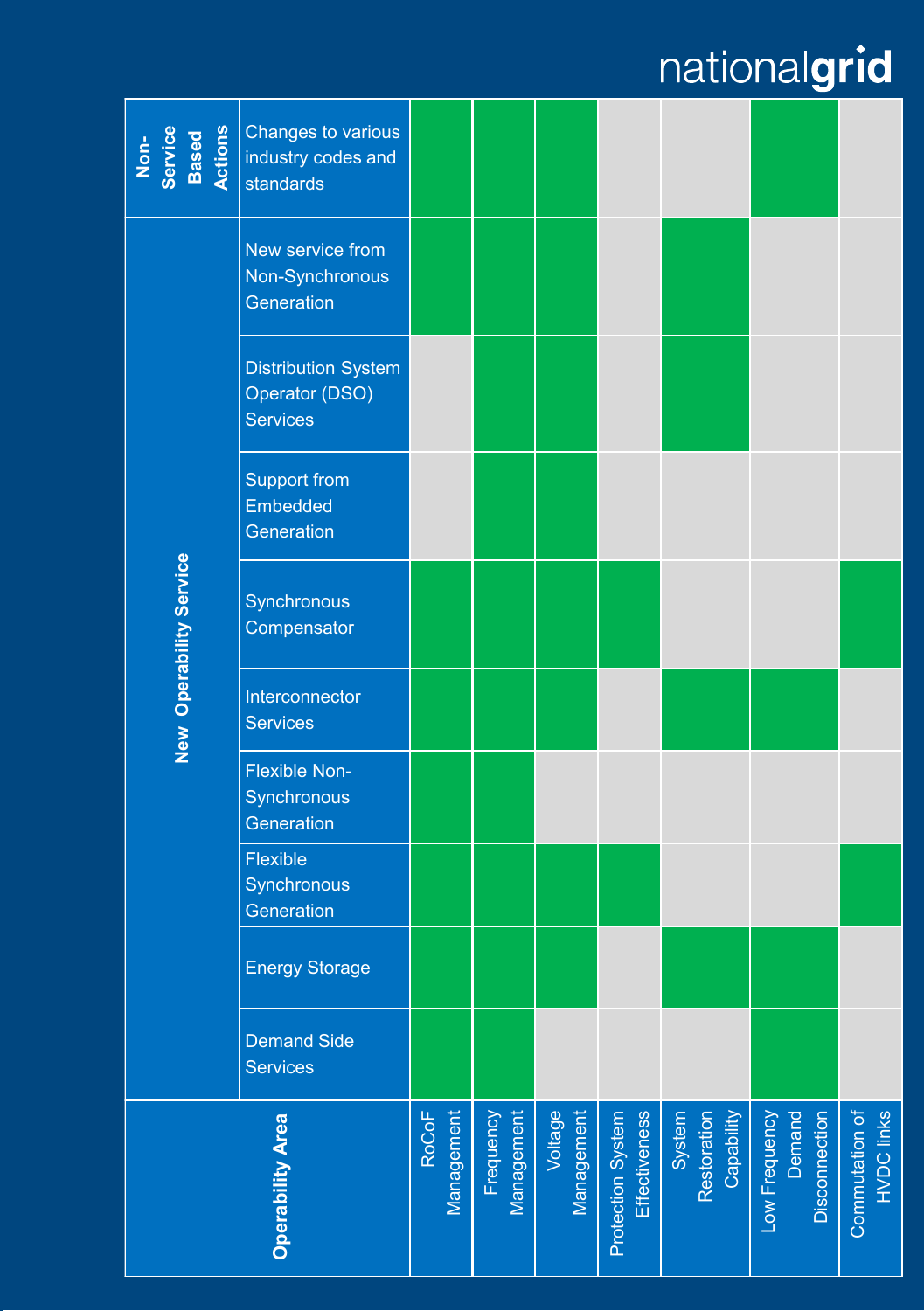### Key Messages of SOF 2015

## **System Inertia**

- System inertia continues to decline across all Future Energy Scenarios.
- Primary frequency response requirement will increase by  $30 40\%$  in the next 5 years.
- By 2030, the response requirement will be between 3 and 4 times today's level.
- In the absence of alternatives, providers available today cannot meet requirements by 2025 under 2 scenarios, 2030 under 3 scenarios and 2035 under all scenarios.

### **Embedded Generation**

- Increase in embedded generation is contributing to a number of operability challenges, but also represents significant potential for the provision of system services.
- To maintain the stability of the transmission system new cross- system capabilities are required.
- SO, TOs and DNOs must work more closely to coordinate provision of services between networks.
- There is an immediate need to review Low Frequency Demand Disconnection (LFDD) schemes which are affected by exporting distribution networks with large amounts of embedded generation.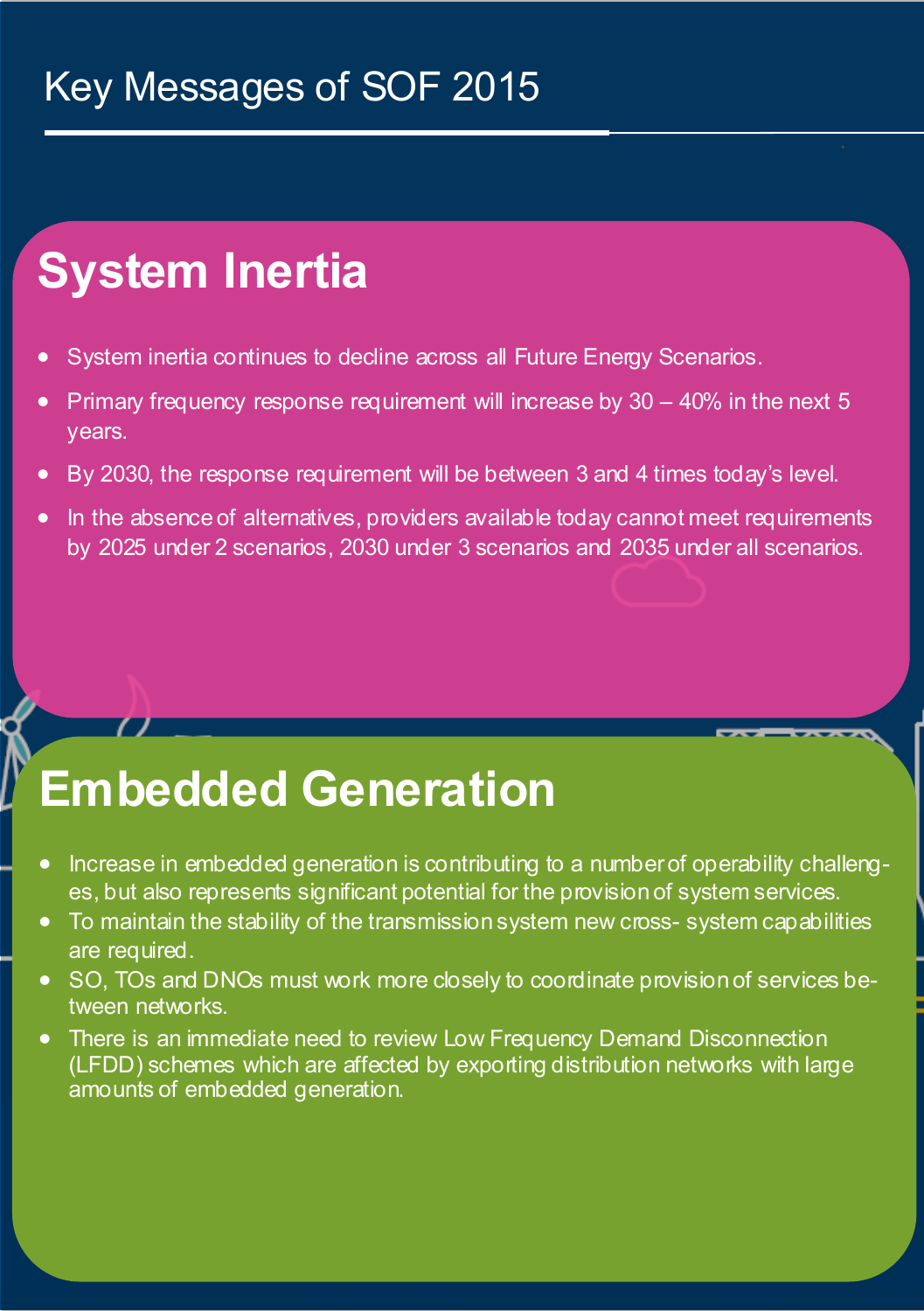M

## **System Strength and Resilience**

- Natural support to the grid is significantly reduced and greater access to demand side resources is required for the provision of grid support services.
- System strength declines are significantly more pronounced and extensive than 2014 assessments and the suitability of existing protection systems for low fault level operation must be reviewed.
- Voltage management continues to be a growing challenge. Without access to whole-system resources, transmission solutions alone cannot economically address future system requirements.
- System emergency restoration strategy is under review due to the unavailability of existing black start plant in the future.

## **New Technologies**

 $\overline{\mathsf{F}}$ 

- New nuclear generation will have a significant impact on system operability in the future and the system requirement for flexibility is particularly important.
- Demand side technologies such as battery storage present a significant opportunity for new system services and further network impact assessment must be carried out to access these capabilities without risks to operability.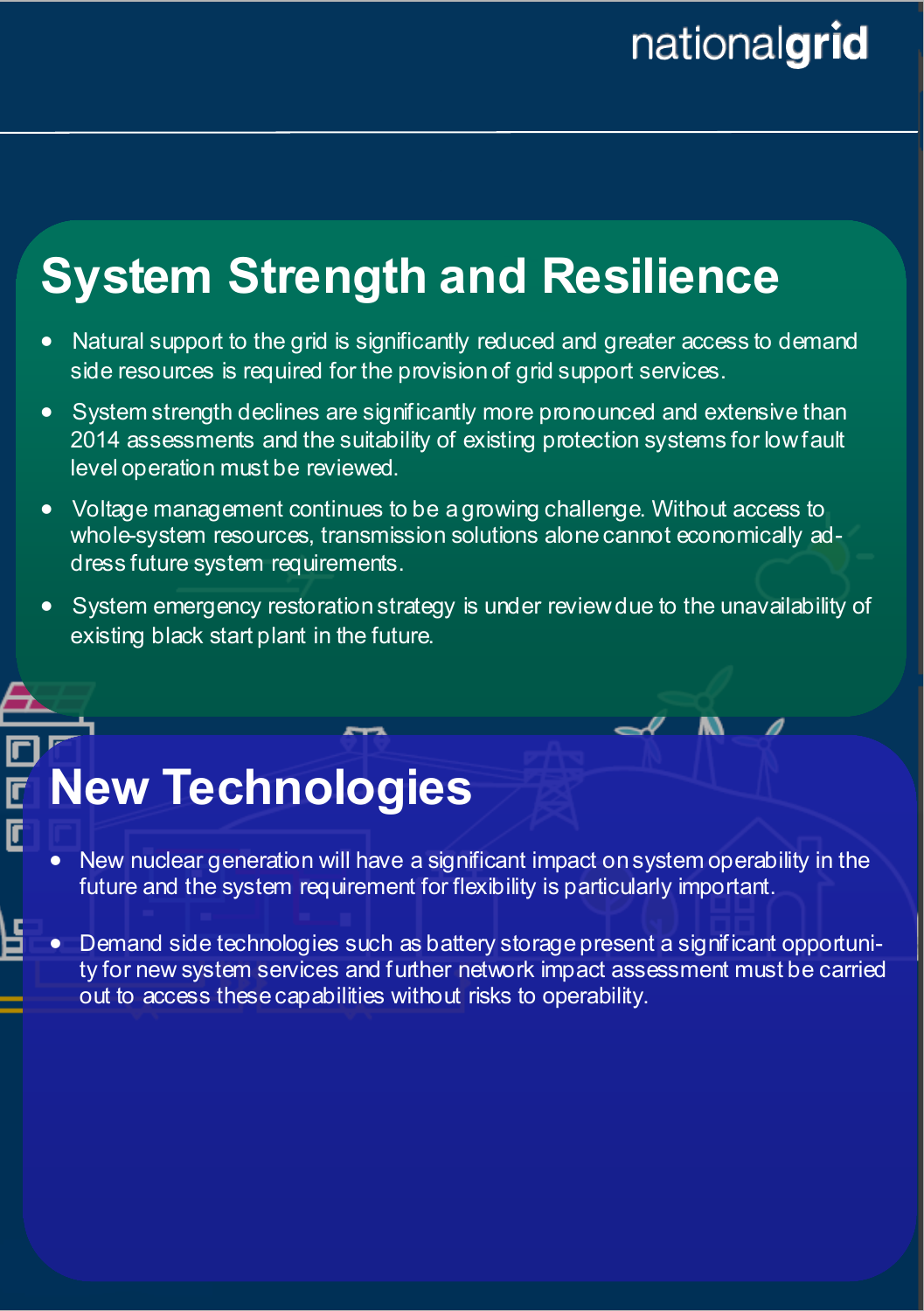### Future Operability Services and Key Actions

| <b>Service</b>                                                                     | <b>Key Actions</b>                                                                                                                                                                                                                                                                                                                                                                                                                                                                                                                                                                                                                                                                                             |
|------------------------------------------------------------------------------------|----------------------------------------------------------------------------------------------------------------------------------------------------------------------------------------------------------------------------------------------------------------------------------------------------------------------------------------------------------------------------------------------------------------------------------------------------------------------------------------------------------------------------------------------------------------------------------------------------------------------------------------------------------------------------------------------------------------|
| <b>New Services</b><br><b>From Non-</b><br><b>Synchronous</b><br><b>Generation</b> | • Develop new ancillary services to utilise non-synchronous generation.<br>• Value the services to indicate revenue opportunities for non-energy production<br>activities.<br>• Demonstrate the capability of wind and solar PV (standalone & hybrid PV-Storage)<br>to support frequency.                                                                                                                                                                                                                                                                                                                                                                                                                      |
| <b>Demand Side</b><br><b>Services</b>                                              | • Engage with demand side service providers on LFDD alternatives.<br>• Engage widely through the SMART Frequency Control project on the new<br>Enhanced Frequency Control Capability service specifications.                                                                                                                                                                                                                                                                                                                                                                                                                                                                                                   |
| <b>Energy Storage</b>                                                              | • Valuation of new services.<br>• Continue to trial hybrid renewable generation and storage model.<br>• Address regulatory barriers for ownership and provision of system services from<br>energy storage.                                                                                                                                                                                                                                                                                                                                                                                                                                                                                                     |
| <b>Flexible</b><br><b>Synchronous</b><br><b>Generation</b>                         | • Engage with plant owners to better understand any additional flexibility through<br>plant modification in terms of:<br>❖ Minimum output level and services at that level;<br>❖ Ramp up and down capability at different output levels.<br>• Work with manufacturers and developers to factor flexibility and new services into<br>new plant design.<br>• Value the services that flexible generation can provide.                                                                                                                                                                                                                                                                                            |
| <b>Interconnector</b><br><b>Services</b>                                           | • Engage with developers, owners and other TSOs to develop a shared<br>understanding of the system services required in GB and other countries. This will<br>facilitate trade-offs between countries.                                                                                                                                                                                                                                                                                                                                                                                                                                                                                                          |
| <b>Synchronous</b><br><b>Compensator</b>                                           | • Explore the conversion of existing generators to synchronous compensators with<br>plant owners.<br>• Value services that synchronous compensators could provide as a basis for new<br>system services.                                                                                                                                                                                                                                                                                                                                                                                                                                                                                                       |
| <b>Support From</b><br><b>Embedded</b><br><b>Generation</b>                        | • Work with DNOs on frameworks to access services.<br>• Demonstrate capability as part of the SMART Frequency Control project to<br>support grid frequency.<br>• Develop new services to enable participation in frequency control.<br>• Model the system impacts of embedded generation in providing voltage support<br>and the effectiveness for TOs and DNOs.                                                                                                                                                                                                                                                                                                                                               |
| <b>DSO Services</b>                                                                | • Work with DNOs on frameworks to access services from a range of distributed<br>resources including generation, storage and demand.<br>• Develop common customer propositions for DSO services.<br>• Identify the best value options for consumers (considering DSO's in conjunction<br>with other options).<br>• Develop approaches to enable new entrants to offer various system services.<br>Explore the wider system considerations of providing these as DSO type services<br>(i.e. voltage reduction for demand control).<br>• Develop techniques to model the whole-system behaviour of DSOs.<br>Framework and code changes to underpin new roles and enable the provision of<br><b>DSO</b> services. |